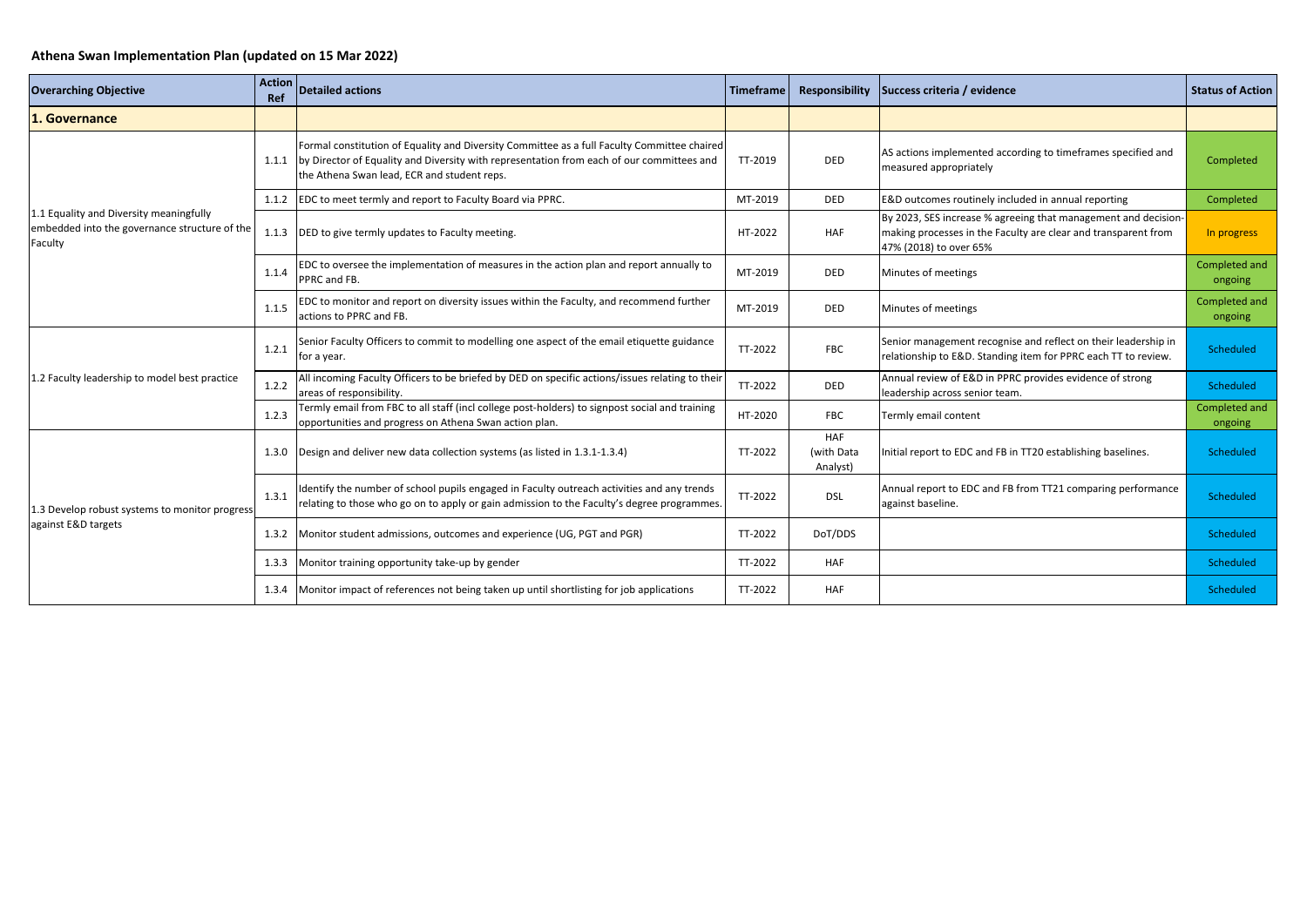| <b>Overarching Objective</b>                                                                            | <b>Action</b><br>Ref | <b>Detailed actions</b>                                                                                                                                                                                                                                                                                                                                                                                                                                                                                                                                                                                                                                                                                                                                                                                                         | Timeframe  | Responsibility                                                                | Success criteria / evidence                                                                                                                                                                                                                                | <b>Status of Action</b>          |
|---------------------------------------------------------------------------------------------------------|----------------------|---------------------------------------------------------------------------------------------------------------------------------------------------------------------------------------------------------------------------------------------------------------------------------------------------------------------------------------------------------------------------------------------------------------------------------------------------------------------------------------------------------------------------------------------------------------------------------------------------------------------------------------------------------------------------------------------------------------------------------------------------------------------------------------------------------------------------------|------------|-------------------------------------------------------------------------------|------------------------------------------------------------------------------------------------------------------------------------------------------------------------------------------------------------------------------------------------------------|----------------------------------|
| 2. Organisation and culture                                                                             |                      |                                                                                                                                                                                                                                                                                                                                                                                                                                                                                                                                                                                                                                                                                                                                                                                                                                 |            |                                                                               |                                                                                                                                                                                                                                                            |                                  |
|                                                                                                         | 2.1.1                | Work with EDU to develop targeted IB training for staff reading written work/references/<br>applications, to be offered to all examiners and graduate assessors.                                                                                                                                                                                                                                                                                                                                                                                                                                                                                                                                                                                                                                                                | <b>TBC</b> | EDC/FBC/DoT (for<br>examiners)/DTGS<br>and DDS (for<br>graduate<br>assessors) | 50% of those offered training in 2020 to take up the offer, rising<br>annually to 90% by 2023.                                                                                                                                                             | Discussed at HT-<br>2022 meeting |
|                                                                                                         | 2.1.2                | Require all new staff and those taking on senior faculty roles to complete POD training on<br>"Equality and Diversity" and "Challenging Behaviour".                                                                                                                                                                                                                                                                                                                                                                                                                                                                                                                                                                                                                                                                             | <b>TBC</b> | FBC/DED/HAF (to<br>monitor<br>completion)                                     | All new staff and those taking on senior Faculty roles have<br>completed training within a term of taking up post.                                                                                                                                         | Discussed at HT-<br>2022 meeting |
| 2.1 Enhance staff understanding of E&D issues<br>and implicit bias                                      | 2.1.3                | Encourage existing staff to complete POD training on "Equality and Diversity" and<br>'Challenging Behaviour".                                                                                                                                                                                                                                                                                                                                                                                                                                                                                                                                                                                                                                                                                                                   | <b>TBC</b> | FBC/DED/HAF (to<br>monitor<br>completion)                                     | 50% of those offered training in 2020 to take up the offer, rising<br>annually to 90% by 2023.                                                                                                                                                             | Discussed at HT-<br>2022 meeting |
|                                                                                                         | 2.1.4                | Require all new PIs who are managing researchers to complete POD training on "Inclusive<br>Leadership".                                                                                                                                                                                                                                                                                                                                                                                                                                                                                                                                                                                                                                                                                                                         | <b>TBC</b> | FBC/DED/DoR/<br>HAF (to monitor<br>completion)                                | 50% of PIs offered training in 2020 to take up the offer, rising<br>annually to 90% by 2023.                                                                                                                                                               | Discussed at HT-<br>2022 meeting |
|                                                                                                         | 2.1.5                | Require all Faculty representatives on interview panels to have completed recruitment and<br>selection training.                                                                                                                                                                                                                                                                                                                                                                                                                                                                                                                                                                                                                                                                                                                | <b>TBC</b> | FBC/DED/HAF (to<br>monitor<br>completion)                                     | All Faculty representatives on interview panels to have<br>completed training                                                                                                                                                                              | Discussed at HT-<br>2022 meeting |
| 2.2 Promote equitable distribution of Faculty<br>workload which allows for flexible working<br>patterns | 2.2.0                | Workload monitoring and reporting                                                                                                                                                                                                                                                                                                                                                                                                                                                                                                                                                                                                                                                                                                                                                                                               | MT-2018    | EDC/PPRC/ HAF                                                                 | SES - increased positive response to 'academic workloads are<br>reasonable', from 29% female and 33% male to 65% male and<br>female response by 2022                                                                                                       | Completed and<br>ongoing         |
|                                                                                                         | 2.2.1                | Use workload tool to assess whether workloads for all academic staff are reasonable, and in<br>particular to assist those with part-time working patterns to understand what a reasonable<br>workload looks like.                                                                                                                                                                                                                                                                                                                                                                                                                                                                                                                                                                                                               | MT-2018    | EDC/PPRC/ HAF                                                                 | Annual report to FB shows that women are not taking on<br>proportionately more administrative work than men and there is<br>no pattern of gendered difference in who is over/under stint.                                                                  | Completed and<br>ongoing         |
|                                                                                                         | 2.2.2                | Annual review of data gathered using the workload tool by EDC paying attention to gender<br>inequality in administrative and teaching load.                                                                                                                                                                                                                                                                                                                                                                                                                                                                                                                                                                                                                                                                                     | MT-2018    | <b>HAF</b><br>(with Data<br>Analyst)                                          | 90% of respondents agree that 'my faculty is supportive of all its<br>members'                                                                                                                                                                             | Completed and<br>ongoing         |
|                                                                                                         | 2.2.3                | EDC to receive reports on distribution of examining and supervision load by gender and<br>include in report to Faculty Board.                                                                                                                                                                                                                                                                                                                                                                                                                                                                                                                                                                                                                                                                                                   | MT-2018    | <b>HAF</b>                                                                    |                                                                                                                                                                                                                                                            | Completed and<br>ongoing         |
|                                                                                                         | 2.2.4                | Introduce a method within workload tool for post-holders to enter work on external<br>committees. EDC to receive annual report analysed by gender and to recommend actions to<br>PPR and/or Research Committee as appropriate to i) encourage more women if required or<br>ii) to discuss ways of recognising involvement in workload.                                                                                                                                                                                                                                                                                                                                                                                                                                                                                          | MT-2022    | <b>HAF</b>                                                                    |                                                                                                                                                                                                                                                            | Scheduled                        |
| 2.3 Improve induction for academic staff                                                                | 2.3.1                | Refresh induction process and contents of faculty handbook, to include:<br>Details of parental and adoption leave provisions<br>Email etiquette guidance.<br>Clear description and flowchart of appointments to committees, expectations of<br>workload and opportunities to self-nominate.<br>Information about steps to promotion.<br>Information about the URCF, including the fact that leave for caring responsibilities does<br>not need to have been from the employee's current role or even at Oxford.<br>Information about formal and informal flexible working<br>unpaid parental leave<br>Appraisals, PDRs<br>Reward and recognition/Recognition of Distinction<br>This information will be reflected in a refreshed staff intranet, and reminders sent out<br>regularly, via 'all Faculty and college' email list. | MT-2020    | FBC/DED/<br>HAF/Comms<br>Officer                                              | [2022 SES: all staff who joined in the last two years to report being]<br>offered induction. 80% to report that this was useful.<br>2022 SES: 65% of respondents agreeing that "there is a fair and<br>transparent way of allocating work in the faculty". | Completed                        |
|                                                                                                         | 2.3.2                | Introduce an annual Faculty induction event for all new academic and research staff to<br>cover standard expectations around teaching and arranging teaching, use of the Faculty<br>building, support available.<br>Have a feedback form and follow-up survey after 12 months.                                                                                                                                                                                                                                                                                                                                                                                                                                                                                                                                                  | MT-2019    | <b>HAF</b>                                                                    |                                                                                                                                                                                                                                                            | Completed and<br>ongoing         |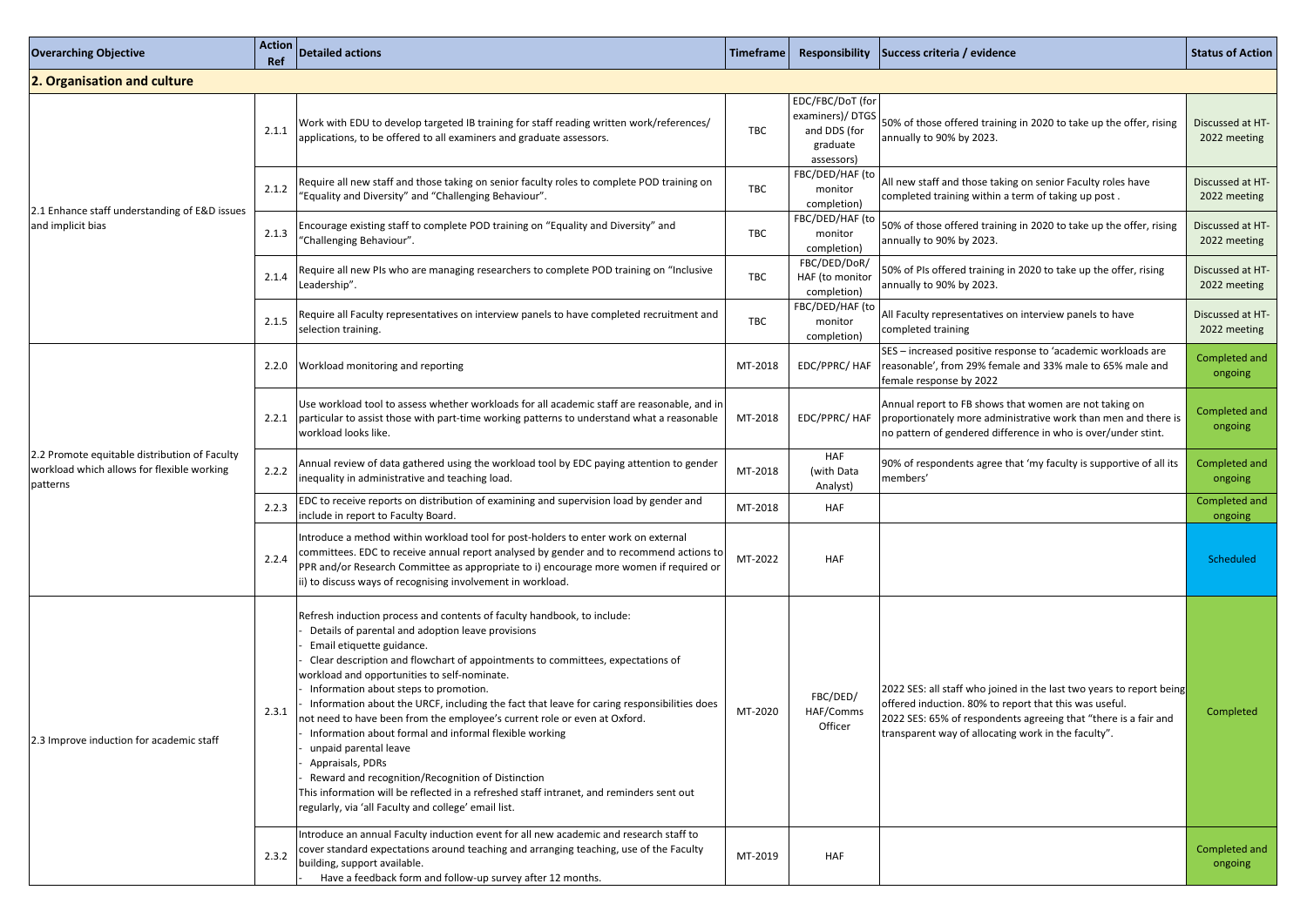| <b>Overarching Objective</b>                                                          | <b>Action</b><br>Ref | Detailed actions                                                                                                                                                                                                                                                                                                                                                                                        | <b>Timeframe</b> | Responsibility                          | Success criteria / evidence                                                                                                                        | <b>Status of Action</b>  |
|---------------------------------------------------------------------------------------|----------------------|---------------------------------------------------------------------------------------------------------------------------------------------------------------------------------------------------------------------------------------------------------------------------------------------------------------------------------------------------------------------------------------------------------|------------------|-----------------------------------------|----------------------------------------------------------------------------------------------------------------------------------------------------|--------------------------|
|                                                                                       | 2.4.1                | Appoint a permanent college lecturer on a 0.1FTE contract with the Faculty as College Staff<br>Liaison Officer (CSLO) to serve as contact point for college only post-holders.                                                                                                                                                                                                                          | MT-2022          | <b>FBC</b>                              |                                                                                                                                                    | Scheduled                |
|                                                                                       | 2.4.2                | CSLO to sit on Teaching Committee and EDC and to hold termly meetings with FBC and DED<br>to report on issues and concerns.                                                                                                                                                                                                                                                                             | MT-2022          | <b>FBC</b>                              |                                                                                                                                                    | Scheduled                |
| 2.4 Increase integration of college post holders                                      | 2.4.3                | Faculty office in annual gathering of names of college-only post-holders to provide<br>statistical report by gender to be received by EDC.                                                                                                                                                                                                                                                              | MT-2022          | Deputy<br>Administrator                 | SES – reduction in post-holders disagreeing that treatment of<br>people the Faculty works with on a non-contractual or short-term                  | Scheduled                |
| into the Faculty and improve support available<br>to them                             | 2.4.4                | Survey college-only post-holders to investigate the relationship between gender and career<br>progression, including establishing whether early-career women find themselves in longer<br>service in these posts than men.                                                                                                                                                                              | MT-2022          | CSLO                                    | basis is fair and balanced (from 30% to 10%); improved<br>perception that the Faculty is paying attention to issues affecting<br>non-post-holders. | Scheduled                |
|                                                                                       | 2.4.5                | Create a handbook for college-only post-holders, to be distributed each year via senior<br>English tutors in colleges and college offices. Information to be similar to Faculty<br>employees' handbook, and prepared in collaboration with CSLO.                                                                                                                                                        | MT-2022          | HAF/CSLO                                |                                                                                                                                                    | Scheduled                |
|                                                                                       | 2.5.1                | FBC to communicate importance of adhering to policies around harassment and bullying at<br><b>Faculty meetings</b>                                                                                                                                                                                                                                                                                      | TT-2020          | <b>FBC</b>                              | Close the gap between numbers of incidents of harassment and<br>bullying reported to FBC and HAF and numbers reported in SES.                      | Completed and<br>ongoing |
|                                                                                       |                      | Increase locations across the English Faculty premises where details of Harassment Advisors<br>2.5.2 are posted (including bathrooms) and ensure website links to Humanities E&D information<br>page about procedures and support with regard to complaints of harassment and bullying.                                                                                                                 | MT-2020          | Comms Officer/<br><b>Faculty Office</b> | Close the gap between numbers of incidents of harassment and<br>bullying reported to FBC and HAF and numbers reported in SES.                      | Completed                |
| 2.5 Develop the English Faculty as a supportive                                       | 2.5.3                | Termly email from FBC to include information about new measures and support in regard to<br>reducing incidents of harassment and bullying. One of the three termly emails each year to<br>include a short statement indicating that all complaints of bullying and harassment will be<br>investigated in accordance with University procedures, with a link to Humanities E&D pages<br>for information. | HT-2022          | <b>FBC</b>                              | All reported incidents investigated and followed up.                                                                                               | Scheduled                |
| and respectful working environment where<br>bullying and harassment are not tolerated | 2.5.4                | Responsible Bystander Training to be compulsory for all those holding Faculty posts and<br>optional/offered for all Faculty members regardless of their post.                                                                                                                                                                                                                                           | TT-2022          | <b>EDC</b>                              | 190% of Faculty post-holders to have undertaken training by 2022.                                                                                  | Scheduled                |
|                                                                                       | 2.5.5                | Harassment advisors to be given workload tariff to attend training and to refresh their<br>training at least bi- annually.                                                                                                                                                                                                                                                                              | TT-2021          | DED                                     | Confirmation from EDU that advisors have been trained                                                                                              | Completed                |
|                                                                                       | 2.5.6                | DED to hold regular meetings with Harassment Advisors to develop and review actions to<br>address harassment and bullying.                                                                                                                                                                                                                                                                              | MT-2021          | <b>DED</b>                              |                                                                                                                                                    | In progress              |
|                                                                                       | 2.5.7                | Work with PGR student reps to produce a 'code of conduct' for graduate supervisees and<br>supervisors informed by the Graduate Survey and introduce training for supervisors based<br>on this.                                                                                                                                                                                                          | MT-2022          | <b>DDS</b>                              | 160% of supervisors to have undertaken training by 2022.                                                                                           | Scheduled                |
|                                                                                       | 2.5.8                | Harrassment Advisors to produce an annual summary report of actions and<br>recommendations                                                                                                                                                                                                                                                                                                              | MT-2022          | DED                                     |                                                                                                                                                    | Scheduled                |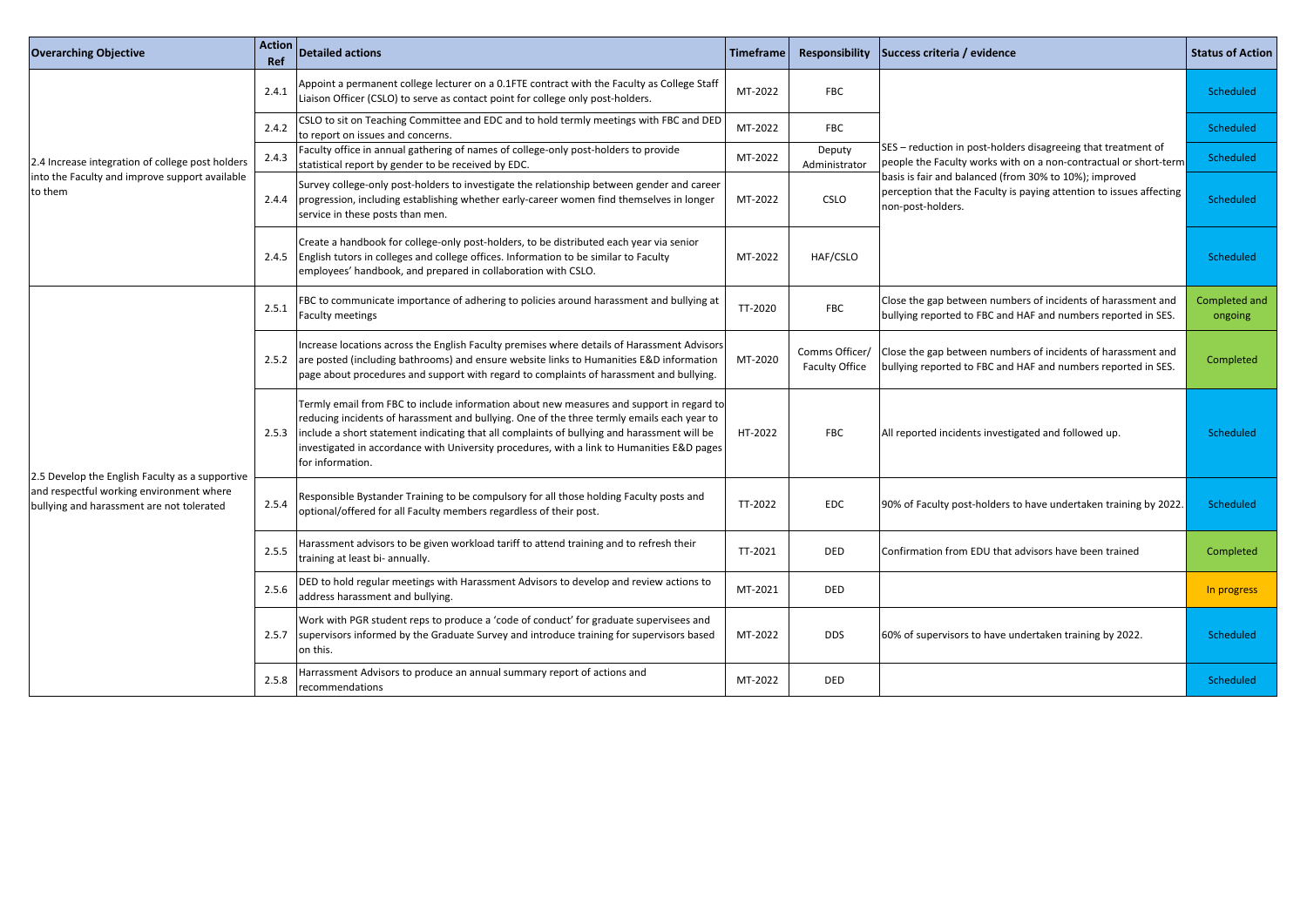| <b>Overarching Objective</b>                                          | <b>Action</b><br>Ref | Detailed actions                                                                                                                                                                                                                                                                                                                                                                                                                                                                                                                                                                                                                                                                                                                                                                                                                                                                                                                                                                                                                              | Timeframe  | Responsibility                                                                               | Success criteria / evidence                                                                                                                                                                                                                                                     | <b>Status of Action</b>  |
|-----------------------------------------------------------------------|----------------------|-----------------------------------------------------------------------------------------------------------------------------------------------------------------------------------------------------------------------------------------------------------------------------------------------------------------------------------------------------------------------------------------------------------------------------------------------------------------------------------------------------------------------------------------------------------------------------------------------------------------------------------------------------------------------------------------------------------------------------------------------------------------------------------------------------------------------------------------------------------------------------------------------------------------------------------------------------------------------------------------------------------------------------------------------|------------|----------------------------------------------------------------------------------------------|---------------------------------------------------------------------------------------------------------------------------------------------------------------------------------------------------------------------------------------------------------------------------------|--------------------------|
|                                                                       | 2.6.1                | Monitor gender balance of individuals featured in displays in the faculty's lobby space.<br>Gather data from the previous two years regarding convenors and speakers for E&D to<br>consider.<br>Committees involved in inviting speakers to Special Lectures to be provided with<br>breakdown of speakers by gender and required to consider when deciding on future<br>invitations.                                                                                                                                                                                                                                                                                                                                                                                                                                                                                                                                                                                                                                                          | MT-2022    | EDC                                                                                          | 2022 SES results: increase % of respondents agreeing that the<br>Faculty's physical environment reflect a positive approach to<br>gender diversity to 80%<br>50% of speakers at special lectures to be female by 2023 (3-year<br>average) with appropriate BAME representation. | Scheduled                |
|                                                                       |                      | Telling Our Stories Better project<br>Promote women's career progression.<br>Website to showcase the career paths of English graduates at all levels<br>Production of career path leaflets for Women in English and Study English at PG level<br>2.6.2 days, and at Open Days<br>Share the 'Telling Our Story Better' toolkit and best practice from the project across other<br>faculties/departments.<br>Use materials developed through the project in displays and permanent exhibitions in the<br><b>Faculty building</b>                                                                                                                                                                                                                                                                                                                                                                                                                                                                                                                | HT-2022    | Sophie Ratcliffe<br>(project<br>lead)/FBC/<br>EDC/Comms<br>Officer/Outreach<br>& Adm Officer | 2022 SES results: increase % of respondents agreeing that the<br>Faculty's online presence reflect a positive approach to gender<br>diversity to 80%<br>-By 2023, at least 8 other departments/ faculties to have signed<br>up to use the toolkit                               | Completed                |
|                                                                       |                      | Timing of Faculty research seminars – one third of all seminars within a series in the course<br>2.6.3 of a year to be held in working hours. Seminar series which do not comply with this<br>requirement will not be funded in future years.                                                                                                                                                                                                                                                                                                                                                                                                                                                                                                                                                                                                                                                                                                                                                                                                 | MT-2019    | <b>PPRC</b>                                                                                  | % of SES respondents agreeing that meetings are scheduled to<br>take people's caring responsibilities into account to increase to<br>70% by 2023 (2018: 37%)                                                                                                                    | Completed                |
| 2.6 Improve gender balance in events and                              |                      | Two out of three faculty-organised social gatherings each year to fall within working hours.<br>2.6.4 EDC to consider planned social gathering and ensure that they do not fall at times of peak<br>teaching or examining workload.                                                                                                                                                                                                                                                                                                                                                                                                                                                                                                                                                                                                                                                                                                                                                                                                           | <b>TBC</b> | FBC/Dep<br>Admin/EDC                                                                         | % of SES respondents agreeing that they feel included in the<br>Faculty's social/networking events to increase to 85% by 2023                                                                                                                                                   | On hold                  |
|                                                                       | 2.6.5                | EDC to plan and deliver additional communal activities for Faculty, including appropriate<br>evaluation mechanisms                                                                                                                                                                                                                                                                                                                                                                                                                                                                                                                                                                                                                                                                                                                                                                                                                                                                                                                            | <b>TBC</b> | FBC/Dep<br>Admin/EDC                                                                         | (2018:66%)                                                                                                                                                                                                                                                                      | On hold                  |
| visibility of all genders in the Faculty internally<br>and externally | 2.6.6                | <b>Women in English day</b><br>Develop and run a Women in English Day (open to the entire student body).<br>Develop associated online resources, (e.g. blogs, podcasting, student profiles) so that<br>material can be accessed by those unable to attend and to ensure legacy.<br>Sessions and topics to include:<br>The day will celebrate Women in English - academics, students and beyond<br>Recognising and celebrating the achievements and history of women in the FofE;<br>Aspiration and self-concept and exam performance;<br>Showcasing resources and work ongoing in the FofE in relation to issues of gender,<br>liaising with Faculty Librarian;<br>UG/PGT/PGR pipeline and attendant issues, including informal mentorship across the<br>three student bodies;<br>Introducing harassment officers and complaints structure and procedures;<br>Introducing the Careers Service and its English-related resources;<br>A key-note address from a Faculty alumna - possibly tied in to the 'Telling Our Story<br>Better' project. | HT-2021    | DED/DoT                                                                                      | Reduction in the level of concerns about gender issues raised by<br>female students in focus groups.<br>Improvement in the perception among students that the Faculty<br>is taking action to address gender inequality by 2023 compared<br>to 2020 baseline.                    | Completed and<br>ongoing |
|                                                                       | 2.6.7                | Ensure that all web and print materials aimed at prospective applicants reflect the gender<br>balance of the Faculty and communicate the full range of texts and approaches which can<br>be encompassed in the undergraduate degree.                                                                                                                                                                                                                                                                                                                                                                                                                                                                                                                                                                                                                                                                                                                                                                                                          | HT-2022    | DoT/DSL/<br>Outreach Officer                                                                 |                                                                                                                                                                                                                                                                                 | In progress              |
|                                                                       |                      | 2.6.8 Take steps to increase the number of male UG student ambassadors.                                                                                                                                                                                                                                                                                                                                                                                                                                                                                                                                                                                                                                                                                                                                                                                                                                                                                                                                                                       | HT-2022    | DoT/DSL/<br>Outreach &<br><b>Admissions Officer</b>                                          | Gender balance of UG ambassadors proportionate to the UG<br>student body by 2022.                                                                                                                                                                                               | Scheduled                |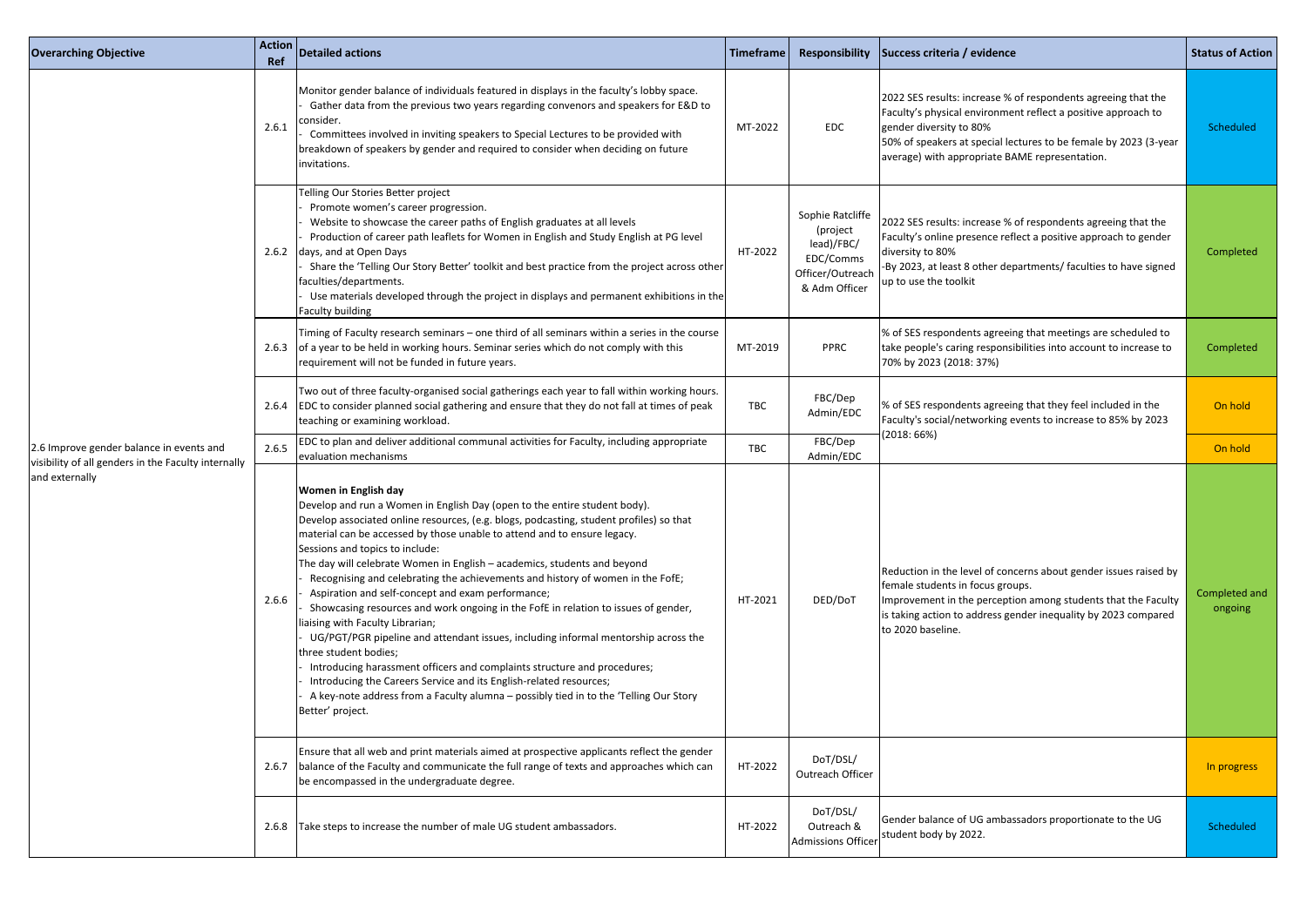| <b>Overarching Objective</b>                                    | Action<br>Ref | <b>Detailed actions</b>                                                                                                                                  | Timeframe |                         | Responsibility Success criteria / evidence                                                                                                  | <b>Status of Action</b>  |
|-----------------------------------------------------------------|---------------|----------------------------------------------------------------------------------------------------------------------------------------------------------|-----------|-------------------------|---------------------------------------------------------------------------------------------------------------------------------------------|--------------------------|
| 2.7 Improve support for staff and student<br>parents and carers | 2.7.1         | Work with the other occupying departments and St Cross Building facilities management<br>team to designate and advertise a quiet room for breastfeeding. | HT-2022   | Deputy<br>Administrator | Positive feedback from focus groups and staff survey<br>respondents                                                                         | Scheduled                |
|                                                                 | 2.7.2         | Request SCB facilities management and Estates Directorate to install changing facilities in at<br>least one toilet.                                      | HT-2022   | Deputy<br>Administrator | Positive feedback from focus groups and staff survey<br>respondents                                                                         | Scheduled                |
|                                                                 | 2.7.3         | $\blacksquare$ Hold at least one Faculty social event per year which is family-friendly and to which families $\mathbin\Vert$<br>are invited.            | HT-2020   | Deputy<br>Administrator | % of SES respondents agreeing that they feel included in the<br>Faculty's social/networking events to increase to 85% by 2023<br>(2018:66%) | Completed and<br>ongoing |
|                                                                 | 2.7.4         | EDC to deliver measures to improve the experience of staff and student parents. Measures<br>co-produced with focus groups and staff networks             | HT-2020   | <b>EDC</b>              | Positive feedback from focus groups and staff survey<br>respondents                                                                         | In progress              |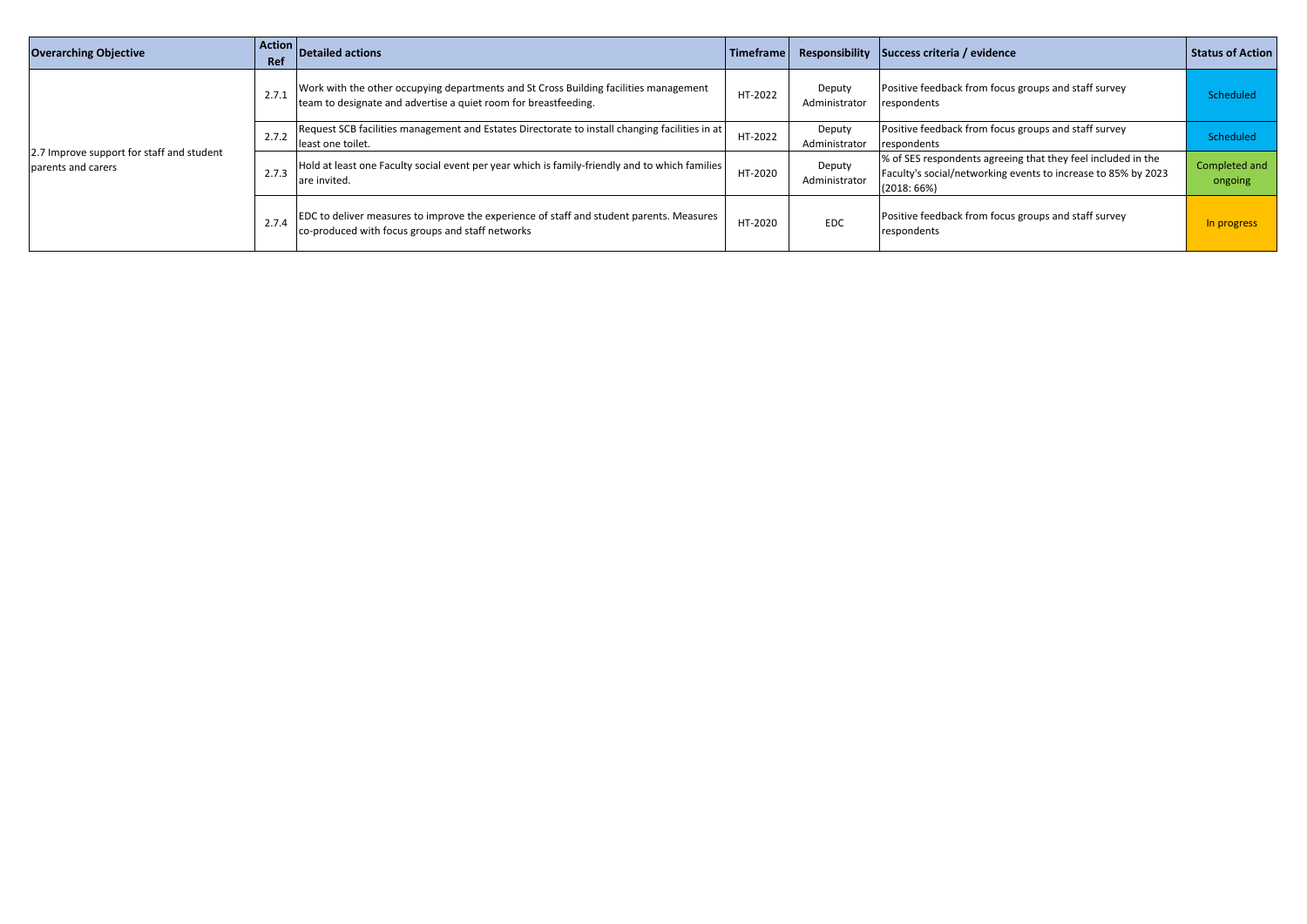| <b>Overarching Objective</b>                                                           | <b>Action</b><br><b>Ref</b> | <b>Detailed actions</b>                                                                                                                                                                                                                                                          | <b>Timeframe</b> | Responsibility          | Success criteria / evidence                                                                                                                                                                          | <b>Status of Action</b>          |
|----------------------------------------------------------------------------------------|-----------------------------|----------------------------------------------------------------------------------------------------------------------------------------------------------------------------------------------------------------------------------------------------------------------------------|------------------|-------------------------|------------------------------------------------------------------------------------------------------------------------------------------------------------------------------------------------------|----------------------------------|
|                                                                                        |                             | 3. Supporting women's careers: Overarching target By 2023 80% of SES respondents agree that women's careers are as well supported as men's                                                                                                                                       |                  |                         |                                                                                                                                                                                                      |                                  |
|                                                                                        | 3.1.1                       | Recruitment: Faculty policy document, including data from previous years' recruitment<br>exercises, circulated to all faculty members on recruitment panels                                                                                                                      | TT-2022          | FBC/HAF                 | Maintain consistent M/ F proportions at application and<br>shortlisting, on average over three years                                                                                                 | Scheduled                        |
|                                                                                        | 3.1.2                       | Recruitment: E&D committee to regularly review job descriptions to ensure the language<br>used reflects best practice                                                                                                                                                            | TT-2022          | EDC                     | Women to continue to comprise at least 56% of all academic staff<br>and 38% of SPs.                                                                                                                  | Scheduled                        |
|                                                                                        | 3.1.3                       | Recruitment: FBC to remind panel of gender-related issues (including around caring<br>responsibilities) in assessing applications                                                                                                                                                | HT-2022          | <b>FBC</b>              | Improved data about researcher destinations and career<br>trajectories.                                                                                                                              | Scheduled                        |
|                                                                                        | 3.1.4                       | Recruitment: For all academic recruitment processes, offer shortlisted candidates an<br>informal information discussion with a named Faculty contact. Monitor take-up of this offer<br>and whether this differs by gender.                                                       | HT-2022          | <b>FBC</b>              | Report on take up of offers                                                                                                                                                                          | Scheduled                        |
| 3.1 Improve (or at least maintain) proportion of<br>women in senior academic positions | 3.1.5                       | Recruitment: Continue with practice of only requesting references for shortlisted<br>candidates.                                                                                                                                                                                 | HT-2020          | <b>FBC</b>              |                                                                                                                                                                                                      | Completed and<br>ongoing         |
|                                                                                        | 3.1.6                       | Retention: Encourage senior women to sign up to the Senior Women's Mentoring Network                                                                                                                                                                                             | HT-2022          | <b>FBC</b>              |                                                                                                                                                                                                      | Scheduled                        |
|                                                                                        | 3.1.7                       | <b>Retention:</b> Introduce exit interviews for all leavers                                                                                                                                                                                                                      | TT-2022          | FBC (HAF to<br>arrange) |                                                                                                                                                                                                      | Scheduled                        |
|                                                                                        | 3.1.8                       | Retention: All Faculty ECRs and DLs to be given exit interviews by research leaders in their<br>field from within Faculty. Record destination details for fixed term leavers and ask for<br>permission to contact after 6 months/1 year to follow up.                            | TBC              | <b>DoR</b>              | (Exercise to identify destination of all ECRs was conducted in Dec<br>2021 as part of REF follow up)                                                                                                 | Discussed at HT-<br>2022 meeting |
|                                                                                        | 3.1.9                       | Retention: Reports on exit with gender differentials to be received at Research Committee<br>at Michaelmas term meeting of each year                                                                                                                                             | MT-2022          | <b>RC</b>               |                                                                                                                                                                                                      | Scheduled                        |
|                                                                                        | 3.2.1                       | Review statistics on applications to RoD and PMP after each annual round. PPRC to identify<br>those with strong IPO reports and encourage application to RoD within 1 year.                                                                                                      | HT-2020          | <b>PPRC</b>             | By 2023 SES increase % agreeing that management and decision-<br>making processes in the Faculty are clear and transparent from<br>47% (2018) to over 65%.                                           | Completed and<br>ongoing         |
| 3.2 Recognise and reward staff achievements                                            |                             | DoT and DoR to review eligible candidates for the R&R scheme (DLs and PDRFs) and make<br>3.2.2   nominations. Provide clear guidance to PIs on the criteria to assess performance against and HT-2022<br>a checklist to be returned showing that all staff have been considered. |                  | DoT/DoR                 | SES: reduce % of women disagreeing that the faculty's culture<br>fosters a positive approach to gender equality in relation to<br>recognition of success and achievement from 27% to 10% by<br>2023. | Completed and<br>ongoing         |
|                                                                                        |                             | Ensure that there is recognition of achievements in research and teaching beyond RoD,<br>3.2.3 PMP and RoD. EDC to monitor the ratio of reported male to female achievement (prizes,<br>grants, etc).                                                                            | TT-2022          | <b>EDC</b>              |                                                                                                                                                                                                      | Scheduled                        |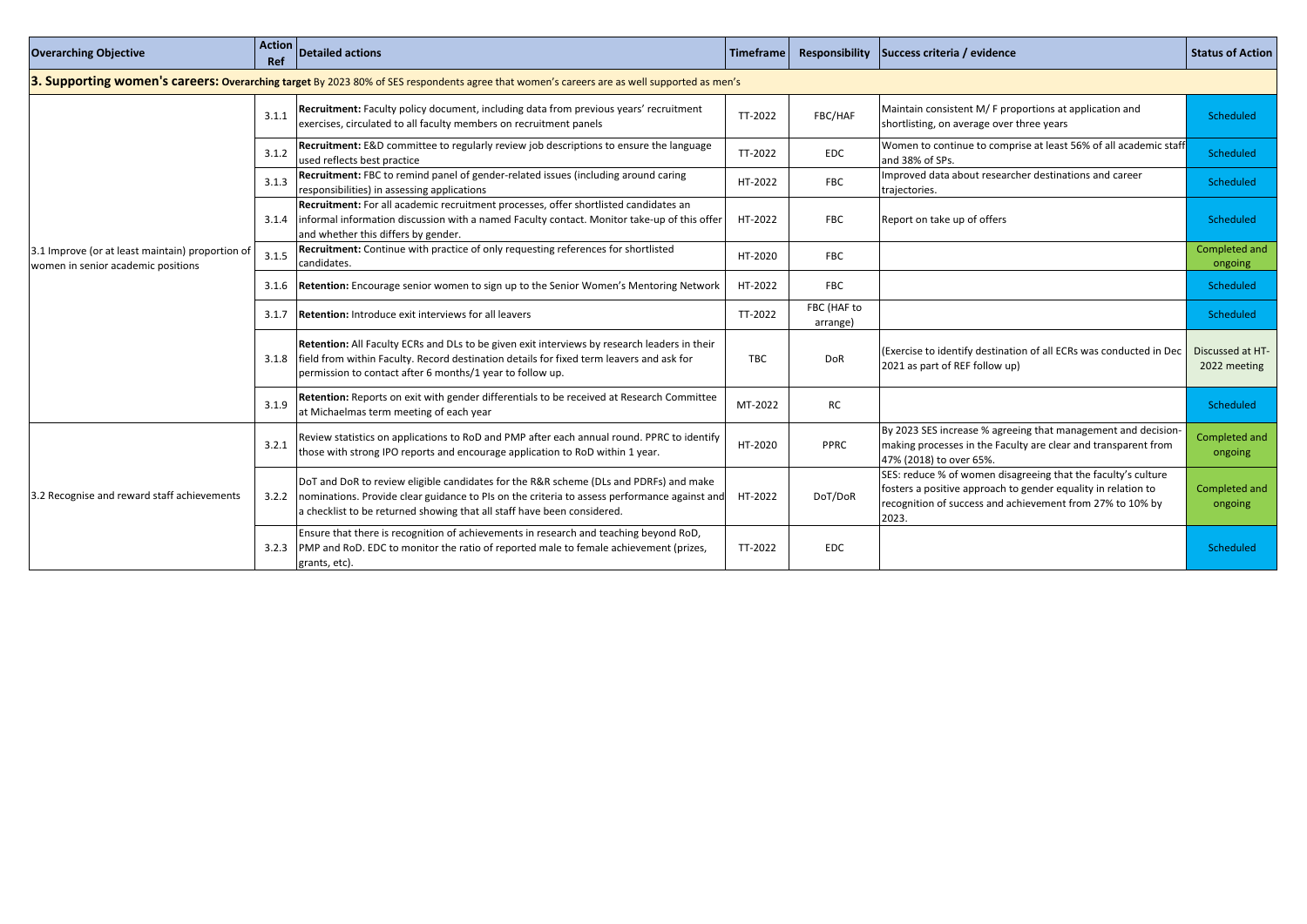| <b>Overarching Objective</b>                                             | <b>Action</b><br>Ref | Detailed actions                                                                                                                                                                                                                                                  | <b>Timeframe</b>                                                                                                                                                                                                                                                                                                                                                                                                                                                             | <b>Responsibility</b> | Success criteria / evidence                                                                                                                                                                                                | <b>Status of Action</b>       |
|--------------------------------------------------------------------------|----------------------|-------------------------------------------------------------------------------------------------------------------------------------------------------------------------------------------------------------------------------------------------------------------|------------------------------------------------------------------------------------------------------------------------------------------------------------------------------------------------------------------------------------------------------------------------------------------------------------------------------------------------------------------------------------------------------------------------------------------------------------------------------|-----------------------|----------------------------------------------------------------------------------------------------------------------------------------------------------------------------------------------------------------------------|-------------------------------|
|                                                                          | 3.3.1                | Develop a more structured training/development programme and offer formal<br>opportunities for research-only staff to gain teaching experience and improve<br>employability.                                                                                      | MT-2022                                                                                                                                                                                                                                                                                                                                                                                                                                                                      | RC                    | SES: increase % of staff who agree that they are clear about the<br>training and development opportunities available to them from<br>63% to 80%, with equal proportions of men and women agreeing<br>$(2018:60\%F, 74\%M)$ | Discuss at TT-2022<br>meeting |
| 3.3 Support staff career progression                                     |                      | EDC to monitor numbers taking up training and development opportunities (including<br>3.3.2   teaching opportunities) by staff, post doc and PGR students. Reports to highlight any gender<br>differentials in uptake, and EDC to recommend any necessary changes | MT-2022                                                                                                                                                                                                                                                                                                                                                                                                                                                                      | <b>EDC</b>            | No research-only staff reporting that they would have liked the<br>opportunity to teach but did not have it.                                                                                                               | Scheduled                     |
|                                                                          | 3.3.3                | Make better use of the Faculty teaching register to match research-only staff with college<br>teaching opportunities.                                                                                                                                             | MT-2022                                                                                                                                                                                                                                                                                                                                                                                                                                                                      | TC                    |                                                                                                                                                                                                                            | Discuss at TT-2022<br>meeting |
|                                                                          | 3.3.4                | Implement "career conversations" for all permanent academic post-holders, in accordance<br>with the proposal from the Humanities Division. Secure commitment from senior post-<br>holders to sign up for panel                                                    | MT-2022                                                                                                                                                                                                                                                                                                                                                                                                                                                                      | <b>FBC</b>            | 2022 SES: 60% of academic respondents to report having<br>received PDR/appraisal in last 2 years. 2024 SES: 90%                                                                                                            | Discuss at TT-2022<br>meeting |
|                                                                          | 3.3.5                | All PIs to attend appraisal training and offer annual PDR to researchers                                                                                                                                                                                          | MT-2022                                                                                                                                                                                                                                                                                                                                                                                                                                                                      | <b>DoR</b>            | 60% of researchers to report having received annual appraisal in                                                                                                                                                           | Scheduled                     |
|                                                                          | 3.4.1                | All women making large grant applications to be provided with a senior mentor (male or<br>female) with a successful record in securing grants to develop application.                                                                                             | HT-2020                                                                                                                                                                                                                                                                                                                                                                                                                                                                      |                       |                                                                                                                                                                                                                            | Completed and<br>ongoing      |
| 3.4 Support women in applying for external                               | 3.4.2                | Colleagues returning to employment after career breaks or reaching the end of major<br>administrative responsibilities to be offered a meeting with the DoR/RF to discuss ways of<br>supporting their research.                                                   | TT-2020                                                                                                                                                                                                                                                                                                                                                                                                                                                                      |                       |                                                                                                                                                                                                                            | Completed and<br>ongoing      |
| research grants                                                          |                      | All unsuccessful applicants to major schemes to be offered an "exit interview" with the DoR<br>3.4.3 and/or RF – ensure follow-up to see whether a reworked application to another scheme<br>can/should be pursued.                                               | TT-2020                                                                                                                                                                                                                                                                                                                                                                                                                                                                      |                       |                                                                                                                                                                                                                            | Completed and<br>ongoing      |
|                                                                          | 3.4.4                | Analyse data on applications to ECF schemes to assess whether there is gender bias<br>apparent in Faculty rankings. Report to RC and idenify corrective actions if necessary                                                                                      | 2022 SES<br>DoR/Divisional RF Equalising of the application to success ratio for male and female<br>applicants to large grants, on a three year average<br>DoR/Divisional RF<br>DoR/Divisional RF<br>3-year average gender balance of nominated applications to ECF<br>TT-2022<br>HAF/RC<br>Scheduled<br>schemes mirrors applicant pool.<br>SES: 80% of respondents to identify that women's careers are as  <br>TT-2021<br><b>HAF</b><br>well supported as men's<br>ongoing |                       |                                                                                                                                                                                                                            |                               |
|                                                                          |                      | HAF to encourage staff on maternity leave to take advantage of their paid KIT days,<br>3.5.1 highlighting possible uses such as conference attendance, planning meetings, or visits to<br>archives, collections and/or libraries.                                 |                                                                                                                                                                                                                                                                                                                                                                                                                                                                              |                       |                                                                                                                                                                                                                            | Completed and                 |
| 3.5 Improve support for staff taking and<br>returning from career breaks |                      | All staff returning from maternity/adoption/shared parental leave to be offered a meeting<br>3.5.2 with the HAF to discuss workload and potential remission of duties and other support to<br>ease return to work.                                                | TT-2021                                                                                                                                                                                                                                                                                                                                                                                                                                                                      | <b>HAF</b>            |                                                                                                                                                                                                                            | Completed and<br>ongoing      |
|                                                                          | 3.5.3                | Staff intranet to include information about support available and case studies on use of KIT<br>days and URCF                                                                                                                                                     | MT-2022                                                                                                                                                                                                                                                                                                                                                                                                                                                                      | Comms Officer         |                                                                                                                                                                                                                            | Scheduled                     |
|                                                                          | 3.5.4                | Faculty to liaise with colleges in any teaching buy-out surrounding the URCF to ensure that<br>the teaching is not being paid at the lowest rate                                                                                                                  | TT-2021                                                                                                                                                                                                                                                                                                                                                                                                                                                                      | <b>HAF</b>            |                                                                                                                                                                                                                            | Completed                     |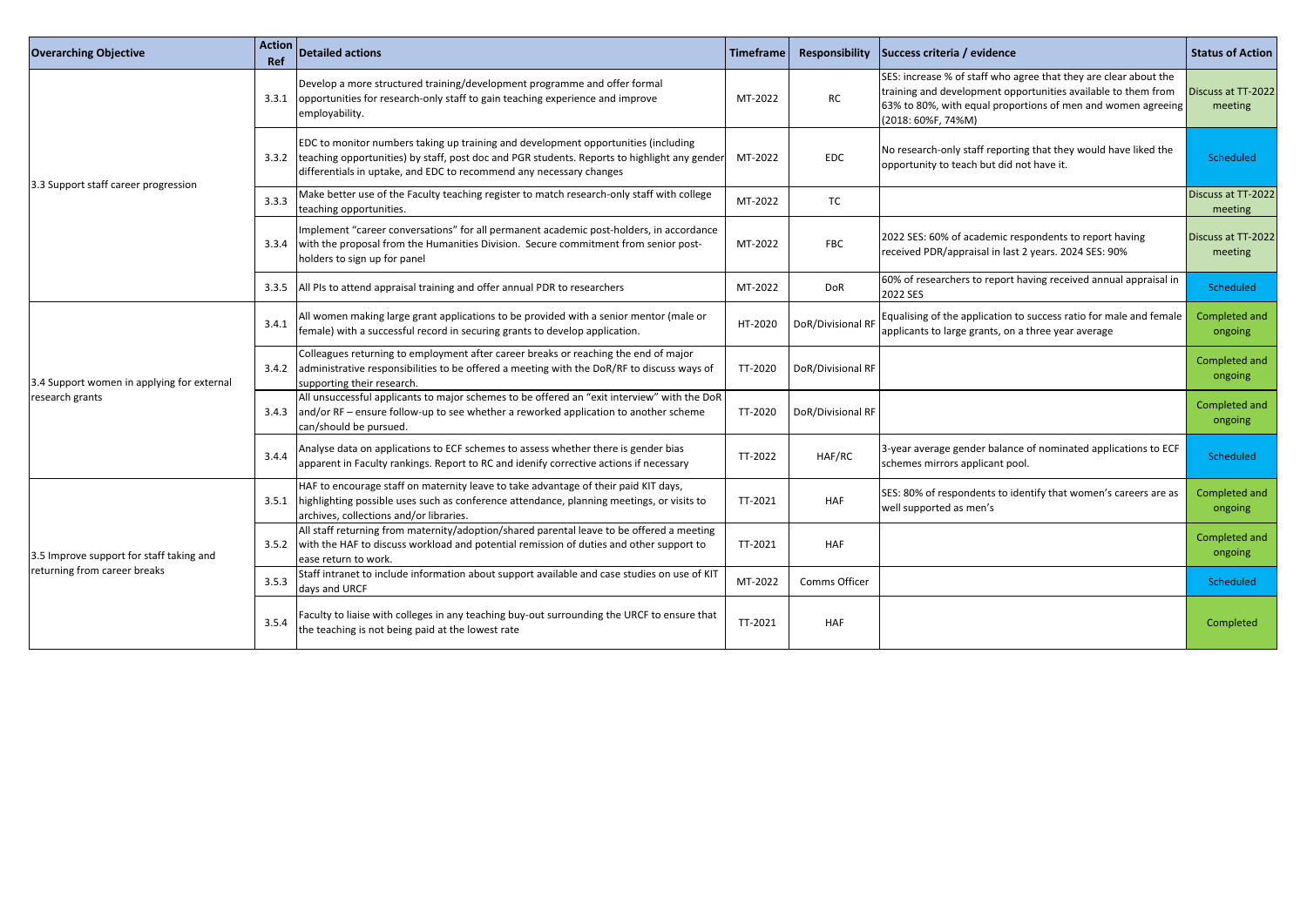| <b>Overarching Objective</b>                                                    | <b>Action</b><br>Ref | Detailed actions                                                                                                                                                                                                                                        | <b>Timeframe</b> | <b>Responsibility</b><br>Success criteria / evidence |                                                                                                                                                                                            | <b>Status of Action</b>          |
|---------------------------------------------------------------------------------|----------------------|---------------------------------------------------------------------------------------------------------------------------------------------------------------------------------------------------------------------------------------------------------|------------------|------------------------------------------------------|--------------------------------------------------------------------------------------------------------------------------------------------------------------------------------------------|----------------------------------|
| 4. Pipeline                                                                     |                      |                                                                                                                                                                                                                                                         |                  |                                                      |                                                                                                                                                                                            |                                  |
| 4.1 Encourage women to progress from UG to<br>PGT and PGR study                 | 4.1.1                | Update "how to apply" information on the website, to ensure that the guidance on<br>statement of purpose is clear, as well as reviewing a list of FAQs for applicants.                                                                                  | MT-2022          | Education<br>Manager                                 | Women to make up 65% of those admitted to PGT study by 2023<br>(currently 62%) in line with national benchmarking and closer to<br>the ratio of female to male UG students in the Faculty. | Scheduled                        |
|                                                                                 | 4.1.2                | Survey UG students on how likely students are to pursue postgraduate study and which<br>factors most influence their decision.                                                                                                                          | HT-2022          | Education<br>Manager                                 | Women to make up 62% of those admitted to PGR study by 2023<br>(currently 55%).                                                                                                            | Scheduled                        |
|                                                                                 | 4.1.3                | Study English at PG day - Hold an annual PG Study Day in Michaelmas Term to provide<br>information about applying for PGT and PGR degrees. Sessions to be open to all current<br>students and external applicants, and to be videoed and shared online. | <b>TBC</b>       | DTGS/DDS                                             | Reduce the drop in the percentage of female applicants for PGT<br>and PGR study compared to UG/PGT study.                                                                                  | Discussed at HT-<br>2022 meeting |
|                                                                                 | 4.2.1                | Obtain and review benchmarking data on funding nominations and ranking from other<br>Humanities Faculties. TC and RC to consider data and differences between English and other<br>faculties                                                            | TT-2022          | DTGS/DDS                                             | By 2021: Gender proportions of the top 10 candidates ranked for<br>funding to reflect gender proportions of top scoring candidates<br>overall (3 year average).                            | Scheduled                        |
| 4.2 Ensure equitable access to funding for PGT<br>and PGR study                 | 4.2.2                | Remove stranding from the decisions for PGT and PGR funding nominations (with the<br>exceptions of period specific funded places)                                                                                                                       | <b>TBC</b>       | ion Manager                                          | DTGS/DDS/Educat By 2023: gender proportions of top 10 candidates to reflect<br>gender proportions of successful applicants (3 year average).                                               | Discussed at HT-<br>2022 meeting |
|                                                                                 | 4.2.3                | Ensure all assessors are briefed on issues of gender and funding and provide information on<br>gender statistics.                                                                                                                                       | <b>TBC</b>       | DTGS/DDS/Educat<br>ion Manager                       |                                                                                                                                                                                            | Discussed at HT-<br>2022 meeting |
| 4.3 Promote and ensure adequate support for<br>newly-introduced part-time DPhil | 4.3.1                | Monitor the uptake and running of the part-time PhD and to check that the needs of part-<br>time students are considered in all relevant documents.                                                                                                     | MT-2022          | <b>DDS</b>                                           | In annual student survey 90% of part time PhD students report<br>satisfaction with the course and their support.                                                                           | Scheduled                        |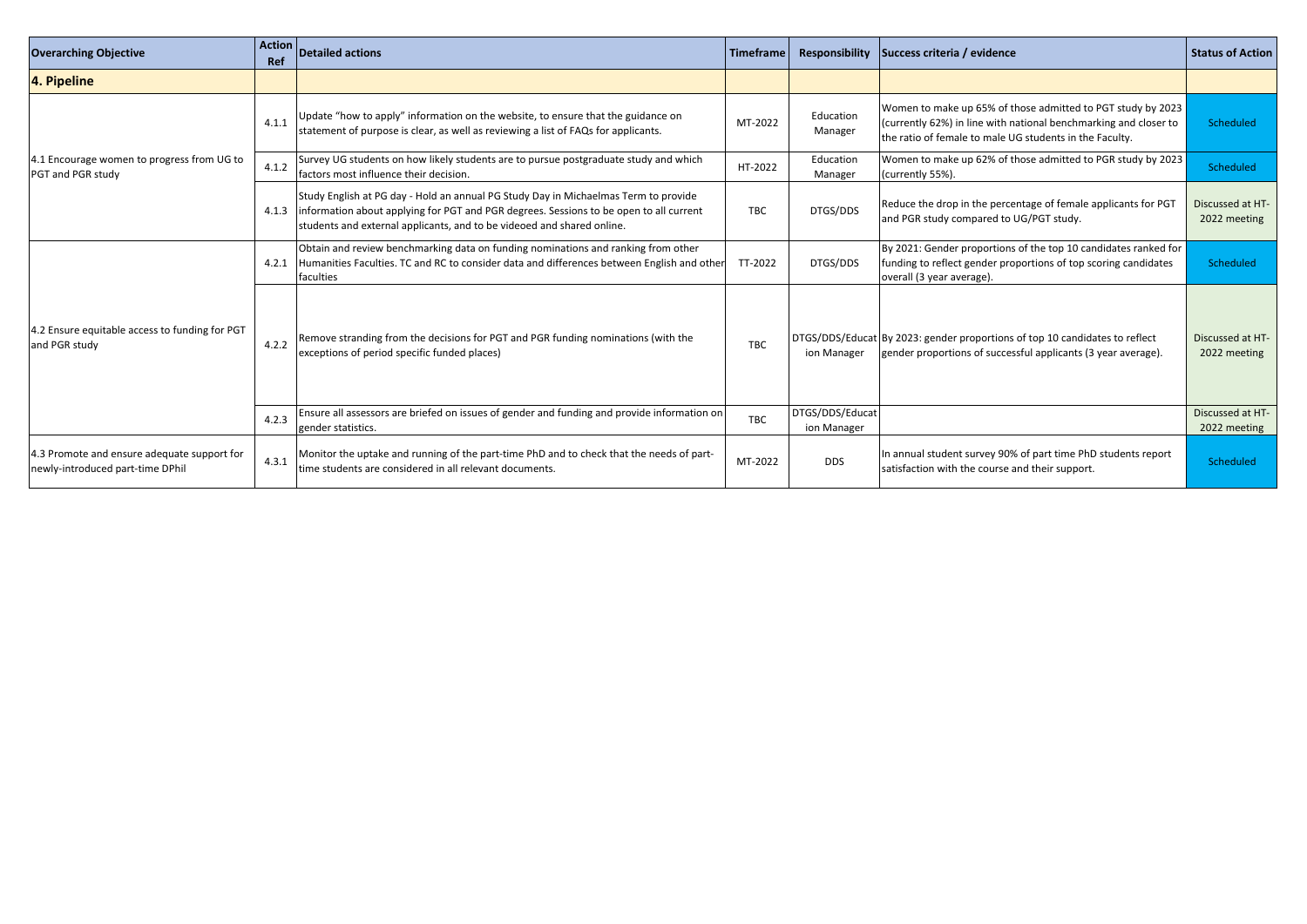| <b>Overarching Objective</b>                                                                                         | <b>Action</b><br>Ref | <b>Detailed actions</b>                                                                                                                                                                                   | <b>Timeframe</b> | <b>Responsibility</b>                 | Success criteria / evidence                                                                                                                          | <b>Status of Action</b>  |
|----------------------------------------------------------------------------------------------------------------------|----------------------|-----------------------------------------------------------------------------------------------------------------------------------------------------------------------------------------------------------|------------------|---------------------------------------|------------------------------------------------------------------------------------------------------------------------------------------------------|--------------------------|
| <b>5. Student Experience</b>                                                                                         |                      |                                                                                                                                                                                                           |                  |                                       |                                                                                                                                                      |                          |
| 5.1 Reduce discrepancy between proportions of<br>female applicants and offer-holders in<br>undergraduate admissions. | 5.1.1                | Admissions statistics, including a breakdown by gender, to be considered each year by TC<br>and Faculty meeting                                                                                           | TT-2021          | DUA/TC                                | Equalise percentages of female applicants and offer-holders<br>averaged over 4 years by 2023.                                                        | Completed and<br>ongoing |
|                                                                                                                      | 5.1.2                | Model the impact of changes to pre-interview banding, agree changes for implementation<br>from 2020-21 admissions cycle and monitor the effect of agreed changes.                                         | HT-2023          | DoUA/Outreach &<br>Admissions Officer |                                                                                                                                                      | Scheduled                |
|                                                                                                                      | 5.2.1                | Introduce workshop (designed with CTL) in 'inclusive teaching' practice to be run annually in<br>the Faculty with requirement that all staff members undertake the training within three<br>vears maximum | TT-2021          | <b>DoT</b>                            | All teaching staff to have undertaken training by 2023.                                                                                              | Completed and<br>ongoing |
| 5.2 Ensure that curriculum and teaching                                                                              | 5.2.2                | Introduce core lectures addressing issues of diversity, decolonising and gender                                                                                                                           | TT-2021          | DoT/ period and<br>subject convenors  | Improvement in the perception among students that the Faculty<br>is taking action to address gender inequality by 2023 compared<br>to 2020 baseline. | Completed and<br>ongoing |
| methods consider and address issues of<br>diversity and gender                                                       | 5.2.3                | Convene working group to review diversity of curriculum in practice.                                                                                                                                      | HT-2020          | DoT                                   |                                                                                                                                                      | Completed and<br>ongoing |
|                                                                                                                      | 5.2.4                | Research and produce best practice guidance on content noting in collaboration with<br>student representatives. Promote and share findings across Division via high level<br>committees.                  | MT-2021          | DoT/TC                                | Mandatory content noting for all core lectures and content<br>noting in place for 50% of other lectures.                                             | Completed                |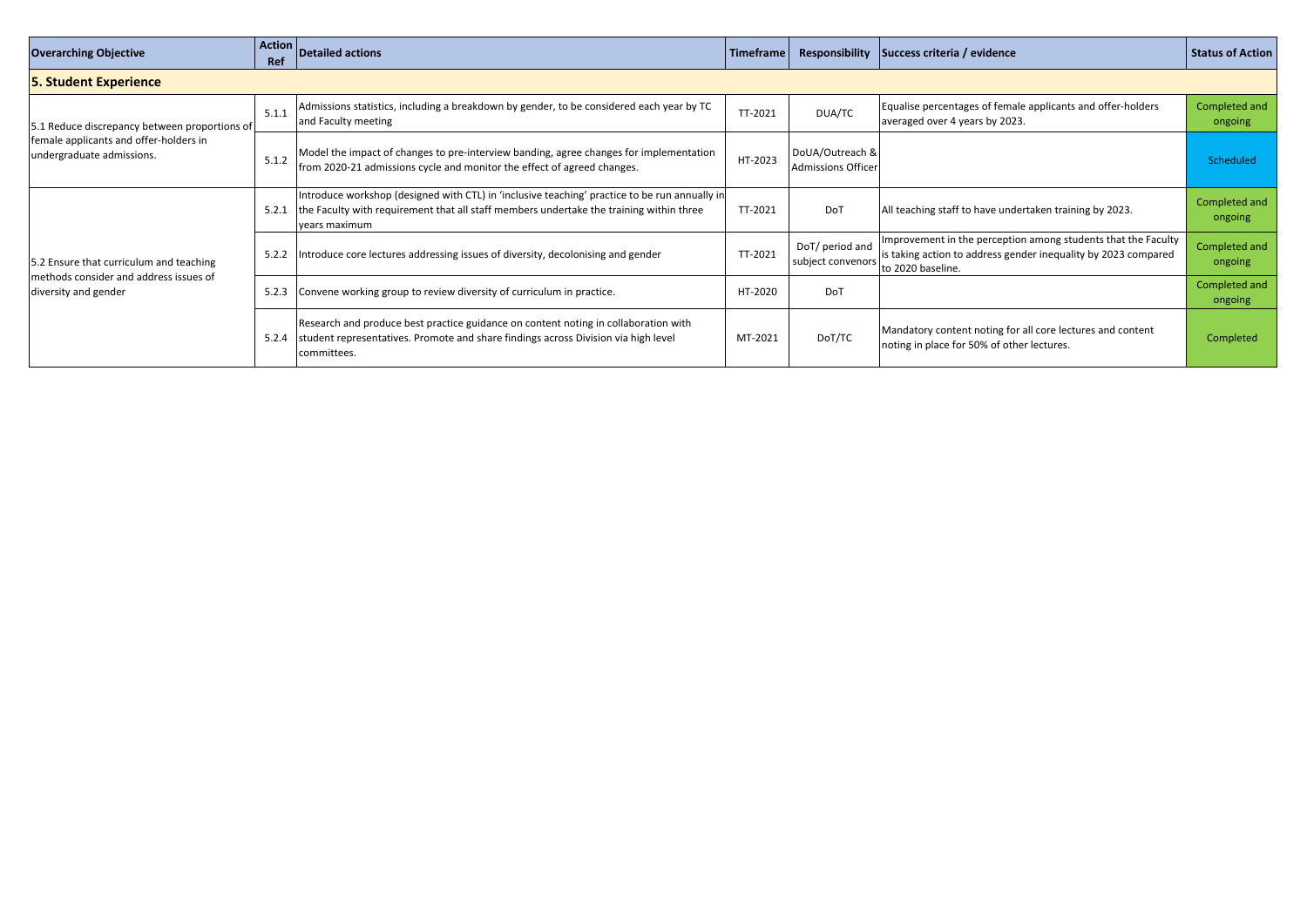| <b>Overarching Objective</b>                                                             | Action<br>Ref | Detailed actions                                                                                                                                                                                                                                                                                                                                                                                                                                                                                                                                                                                                                                                                                                                                                                                                                                                          | Timeframe  | <b>Responsibility</b>    | Success criteria / evidence                                                                                                                                                                                                                                   | <b>Status of Action</b>          |
|------------------------------------------------------------------------------------------|---------------|---------------------------------------------------------------------------------------------------------------------------------------------------------------------------------------------------------------------------------------------------------------------------------------------------------------------------------------------------------------------------------------------------------------------------------------------------------------------------------------------------------------------------------------------------------------------------------------------------------------------------------------------------------------------------------------------------------------------------------------------------------------------------------------------------------------------------------------------------------------------------|------------|--------------------------|---------------------------------------------------------------------------------------------------------------------------------------------------------------------------------------------------------------------------------------------------------------|----------------------------------|
|                                                                                          | 5.3.1         | Ongoing review of student outcomes by gender                                                                                                                                                                                                                                                                                                                                                                                                                                                                                                                                                                                                                                                                                                                                                                                                                              | TT-2021    | DoT/Chair of E           | Close gender gap to no more than 3% difference in % of male and<br>female students receiving a 1st at Finals by 2023.                                                                                                                                         | Completed and<br>ongoing         |
|                                                                                          | 5.3.2         | Report and discuss gender gap statistics, including a breakdown by degree programme,<br>annually at both the Teaching Committee and Faculty meeting                                                                                                                                                                                                                                                                                                                                                                                                                                                                                                                                                                                                                                                                                                                       | TT-2021    | DoT/Chair of E           |                                                                                                                                                                                                                                                               | Completed and<br>ongoing         |
|                                                                                          | 5.3.3         | Statistics to be included under reserved business to avoid stereotype threat                                                                                                                                                                                                                                                                                                                                                                                                                                                                                                                                                                                                                                                                                                                                                                                              | TT-2021    | DoT/Chair of E           |                                                                                                                                                                                                                                                               | Completed and<br>ongoing         |
|                                                                                          | 5.3.4         | Carry out modelling of the effect on the gender gap of using different criteria for the award<br>of a First and take appropriate action based on the outcomes.                                                                                                                                                                                                                                                                                                                                                                                                                                                                                                                                                                                                                                                                                                            | TT-2023    | DoT/Chair of E           |                                                                                                                                                                                                                                                               | Scheduled                        |
|                                                                                          | 5.3.5         | ldentify further measures to address the gender attainment gap, and pilot these.                                                                                                                                                                                                                                                                                                                                                                                                                                                                                                                                                                                                                                                                                                                                                                                          | TT-2022    | DoT/Chair of E           |                                                                                                                                                                                                                                                               | Discuss at TT-202<br>meeting     |
|                                                                                          | 5.3.6         | Carry out further analysis of the gender gap by college. Speak to colleges with smaller gaps<br>to identify examples of best practice which could be shared across all colleges.                                                                                                                                                                                                                                                                                                                                                                                                                                                                                                                                                                                                                                                                                          | TT-2022    | DoT with Data<br>Analyst |                                                                                                                                                                                                                                                               | Scheduled                        |
| 5.3 Reduce gender gap in student attainment                                              | 5.3.7         | Investigate the perception that gender-related topics and answers are not rewarded in line<br>with other topics and responses, and develop actions to address this.<br>Examine question papers to ascertain the gender make-up of the authors and critics<br>quoted, and to identify the number and range of explicitly or implicitly gender-related<br>questions;<br>Examine comments sheets (for exam scripts and coursework), marks and mark ranges to<br>see how regularly questions are answered with reference to female authors or gender-<br>related topics and how these are marked;<br>Examine the resultant data in relation to other topics or question to ascertain whether<br>gender-related topics and answers are atypical;<br>Based on these results, draft guidelines for Chairs of Examiners and recommend<br>unconscious bias training for examiners. | MT-2021    | DoT                      |                                                                                                                                                                                                                                                               | In progress                      |
|                                                                                          | 5.3.8         | Investigate the relationship between the scores given on PGT applications (especially for<br>written work), funding, and PGT results according to gender. Report on the findings and the<br>implications for the PGT gender gap.                                                                                                                                                                                                                                                                                                                                                                                                                                                                                                                                                                                                                                          | TT-2022    | <b>DTGS</b>              | Close gender gap to no more than 5% difference in % of male and<br>female students receiving a distinction by 2023.                                                                                                                                           | Scheduled                        |
|                                                                                          | 5.3.9         | DTGS to report annually to EDC in MT on whether there is any correlation with choice of<br>topic or student circumstances for failed MSt submissions.                                                                                                                                                                                                                                                                                                                                                                                                                                                                                                                                                                                                                                                                                                                     | MT-2023    | <b>DTGS</b>              |                                                                                                                                                                                                                                                               | Scheduled                        |
|                                                                                          | 5.3.10        | Conduct a pilot analysis of detailed historical data on individual PGR students' progress to<br>see whether it is possible to use this to draw more definite conclusions as to the causes of<br>gender variations. Carry out review and report to RC on any issues relating to gender<br>affecting variations in time to completion.                                                                                                                                                                                                                                                                                                                                                                                                                                                                                                                                      | <b>TBC</b> | <b>DDS</b>               | Equalise average time to completion for female and male<br>students.                                                                                                                                                                                          | Discussed at HT-<br>2022 meeting |
|                                                                                          | 5.3.11        | PPRC to ensure that at least 50% of external examiners of summative taught courses<br>(undergraduate and graduate) are female.                                                                                                                                                                                                                                                                                                                                                                                                                                                                                                                                                                                                                                                                                                                                            | TT-2019    | <b>PPRC</b>              | At least 50% of external examiners for the FHS and MSt are<br>female.                                                                                                                                                                                         | Completed                        |
|                                                                                          |               | Ensure gender balance in nomination for external examiners of doctoral degrees. DDS to<br>5.3.12 look at the ratios of men and women nominated as external examiners of doctoral degrees<br>over the last 5 years.                                                                                                                                                                                                                                                                                                                                                                                                                                                                                                                                                                                                                                                        | TBC        | <b>DDS</b>               | Over a 3-year period there is not a significant gender imbalance<br>among external examiners for doctoral degrees.                                                                                                                                            | Discussed at HT-<br>2022 meeting |
| 5.4 Improve opportunities for PGR students to<br>gain teaching and other work experience | 5.4.1         | Make better use of the Faculty's graduate teaching register to match students with teaching<br>opportunities in the Faculty and colleges                                                                                                                                                                                                                                                                                                                                                                                                                                                                                                                                                                                                                                                                                                                                  | TT-2022    | DoT                      | Increased satisfaction with teaching opportunities and<br>communication of teaching opportunities reported in graduate<br>surveys (from 36%/25% to over 70% each). By 2023, from<br>majority reporting dissatisfaction to majority reporting<br>satisfaction. | Scheduled                        |

| imeframe   | <b>Responsibility</b>    | Success criteria / evidence                                                                                                                                                                                                                                   | <b>Status of Action</b>          |
|------------|--------------------------|---------------------------------------------------------------------------------------------------------------------------------------------------------------------------------------------------------------------------------------------------------------|----------------------------------|
| TT-2021    | DoT/Chair of E           | Close gender gap to no more than 3% difference in % of male and<br>female students receiving a 1st at Finals by 2023.                                                                                                                                         | Completed and<br>ongoing         |
| TT-2021    | DoT/Chair of E           |                                                                                                                                                                                                                                                               | Completed and<br>ongoing         |
| TT-2021    | DoT/Chair of E           |                                                                                                                                                                                                                                                               | Completed and<br>ongoing         |
| TT-2023    | DoT/Chair of E           |                                                                                                                                                                                                                                                               | Scheduled                        |
| TT-2022    | DoT/Chair of E           |                                                                                                                                                                                                                                                               | Discuss at TT-2022<br>meeting    |
| TT-2022    | DoT with Data<br>Analyst |                                                                                                                                                                                                                                                               | Scheduled                        |
| MT-2021    | DoT                      |                                                                                                                                                                                                                                                               | In progress                      |
| TT-2022    | <b>DTGS</b>              | Close gender gap to no more than 5% difference in % of male and<br>female students receiving a distinction by 2023.                                                                                                                                           | Scheduled                        |
| MT-2023    | <b>DTGS</b>              |                                                                                                                                                                                                                                                               | <b>Scheduled</b>                 |
| <b>TBC</b> | <b>DDS</b>               | Equalise average time to completion for female and male<br>students.                                                                                                                                                                                          | Discussed at HT-<br>2022 meeting |
| TT-2019    | <b>PPRC</b>              | At least 50% of external examiners for the FHS and MSt are<br>female.                                                                                                                                                                                         | Completed                        |
| <b>TBC</b> | <b>DDS</b>               | Over a 3-year period there is not a significant gender imbalance<br>among external examiners for doctoral degrees.                                                                                                                                            | Discussed at HT-<br>2022 meeting |
| TT-2022    | <b>DoT</b>               | Increased satisfaction with teaching opportunities and<br>communication of teaching opportunities reported in graduate<br>surveys (from 36%/25% to over 70% each). By 2023, from<br>majority reporting dissatisfaction to majority reporting<br>satisfaction. | Scheduled                        |